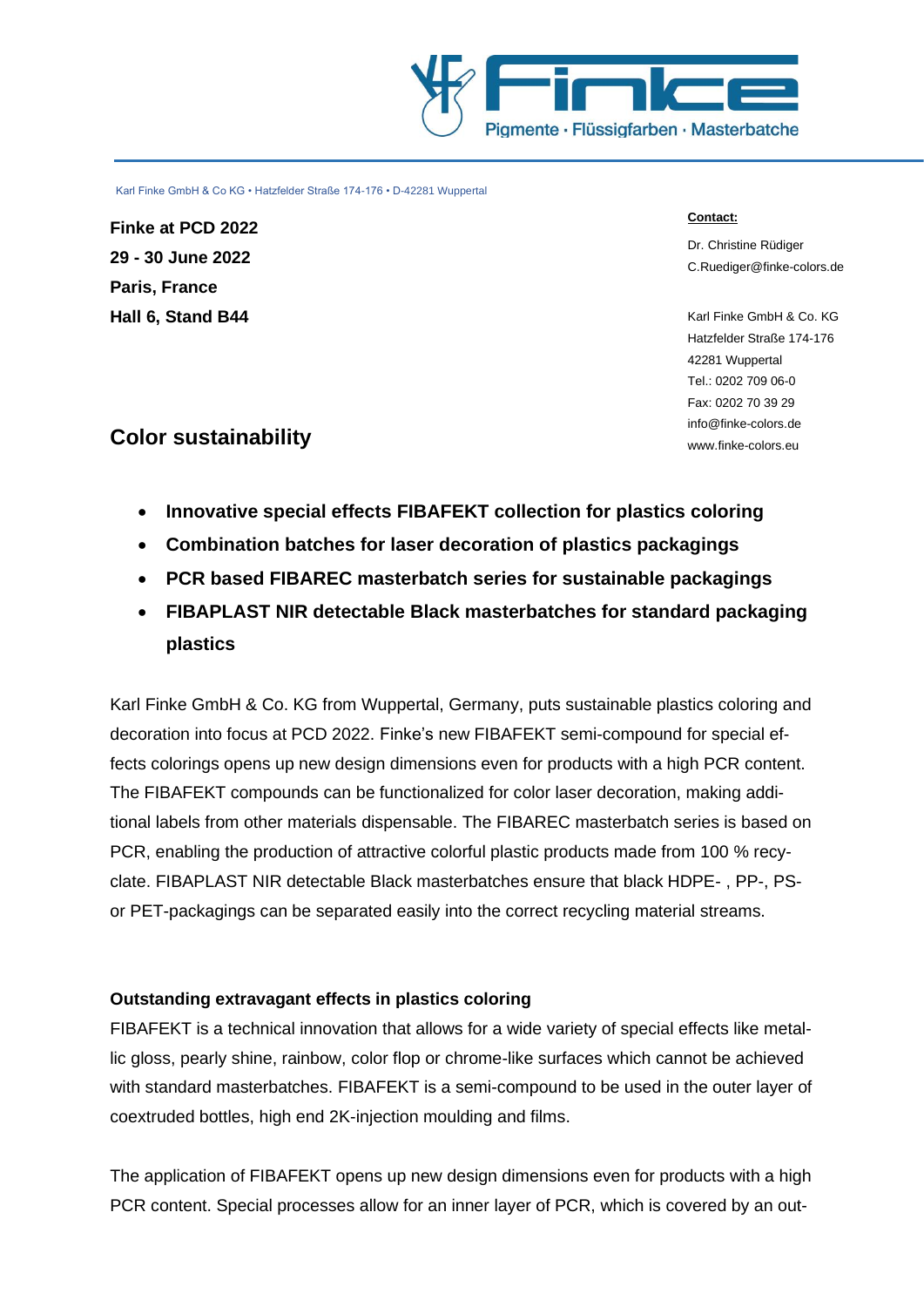

er layer of FIBAFEKT enabling the full range of color and effect options. FIBAFEKT can be used in a number of resins, including PE, PP, PET-G and PA12. Finke also provides customised carriers for 100 % single-origin products. FIBAFEKT is a dry and dust-free product. It does not require complex storage conditions and can be stored for up to two years.

# **Design for recycling: Color laser decoration for mono-material packagings**

Finke has also expanded its comprehensive masterbatch program for colored laser markings. These additive batches have been developed for the functional modification of existing color concentrates and masterbatches including the FIBAFEKT semi-compounds which offer both color and function. The laser technology enables direct marking and decoration of plastics packagings. The manufacturer can therefore dispense with additional labels and the packaging is classified as a mono-material packaging for easier recycling. The additive and masterbatch technology used for color laser marking has been developed at Finke's laboratory in Wuppertal. Many years of experience and a Nd:YAG laser at Finke's technical center ensure that all products are tailored to application within the shortest possible time, so customers can quickly bring their ideas to market.

### **Coloring solution for products made from 100 % recyclate**

Masterbatches from the FIBAREC series are based on either post consumer recyclates (PCR) or post industrial recyclates. This enables the production of attractive colorful plastic products made from 100 % recyclate. The FIBAREC masterbatches avaible so far are based on rPET. FIBAREC based on the carriers rPE and rPP will follow shortly.

FIBAREC masterbatches based on PCR can be processed like masterbatches based on virgin material. They can be used both in products based on recyclate as well as in products made from virgin material. However, since the amount of masterbatch in the finished product is usually less than 2 %, a sustainable product will only be obtained if the base polymer is also obtained from recyclates.

# **Black masterbatches for NIR-based polymer sorting**

To ensure the recyclability of black plastic products, Finke has developed a range of FIBAPLAST NIR detectable Black masterbatches for standard packaging polymers like HDPE, PP, PS and PET. By using a carbon black-free pigment formulation for its FIBAPLAST NIR detectable Black masterbatches Finke ensures that black products become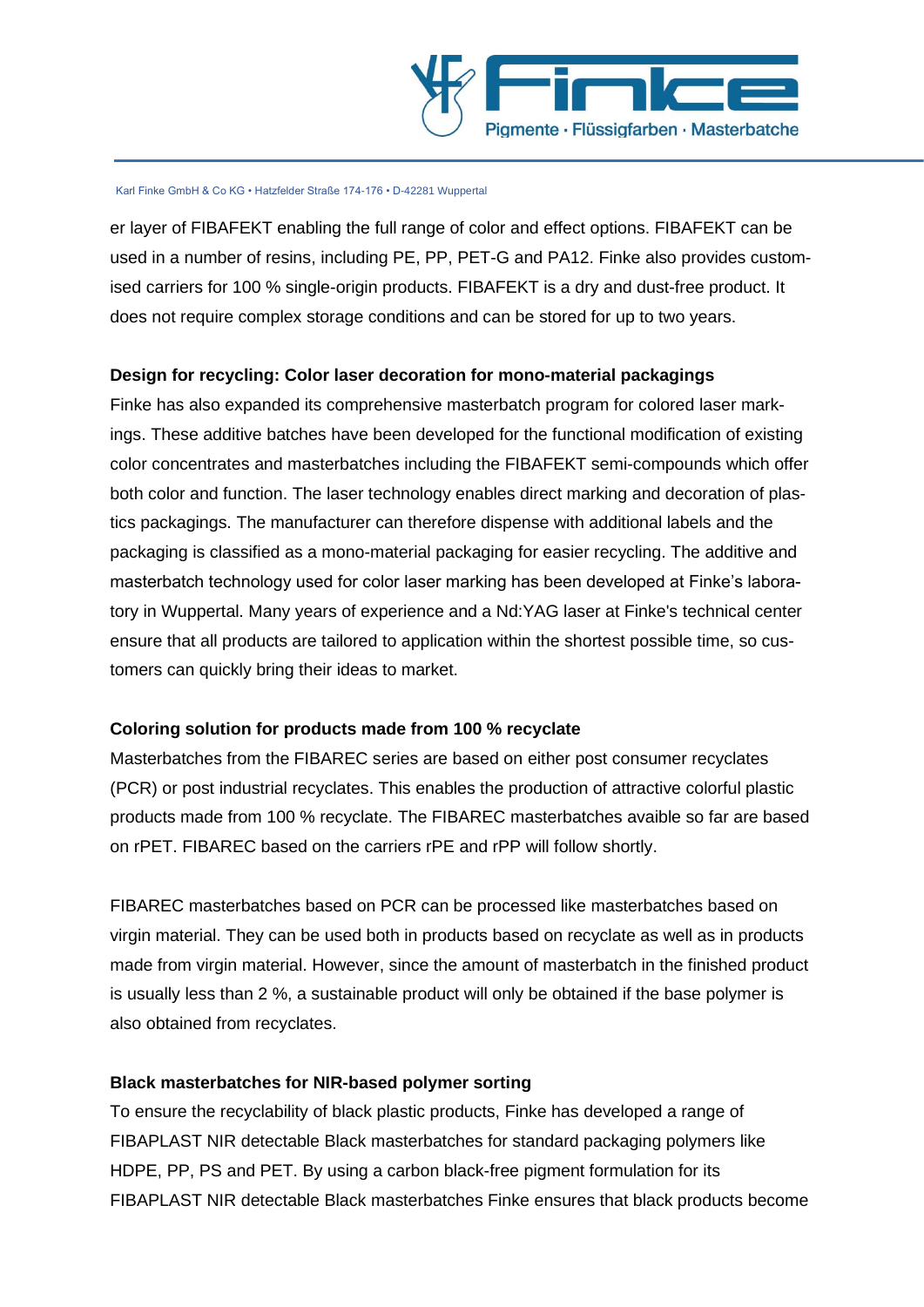

fully detectable on standard NIR sorting machines. Thus, black HDPE, PP, PS and PET bottles, trays or caps can be separated easily into the correct recycling material streams.

### **New milestone for sustainability**

A new milestone that promotes an environmentally, socially and economically sustainable production is the ISCC Plus certification from ISCC (International Sustainability & Carbon Certification) Finke received in February 2022.

"We are proud of the ISCC Plus certification," says Managing Director Felix Finke. "The mass balance approach enables us to assign the share of sustainable raw materials – for example recyclates or bio-based materials – to our products. This makes it easier for our customers to achieve their sustainability goals."

The mass balance approach makes it possible to track the amount and sustainability characteristics of circular and/or bio-based content in the value chain and attribute it based on verifiable bookkeeping.

High resolution pictures are available for download on **<http://finke-colors.eu/en/press/media-center/>**



Using laser decoration in combination with FIBAFEKT semi-compounds abolishes the need for additional labels – a perfect design-for-recycling solution for mono-material packagings. Source: Finke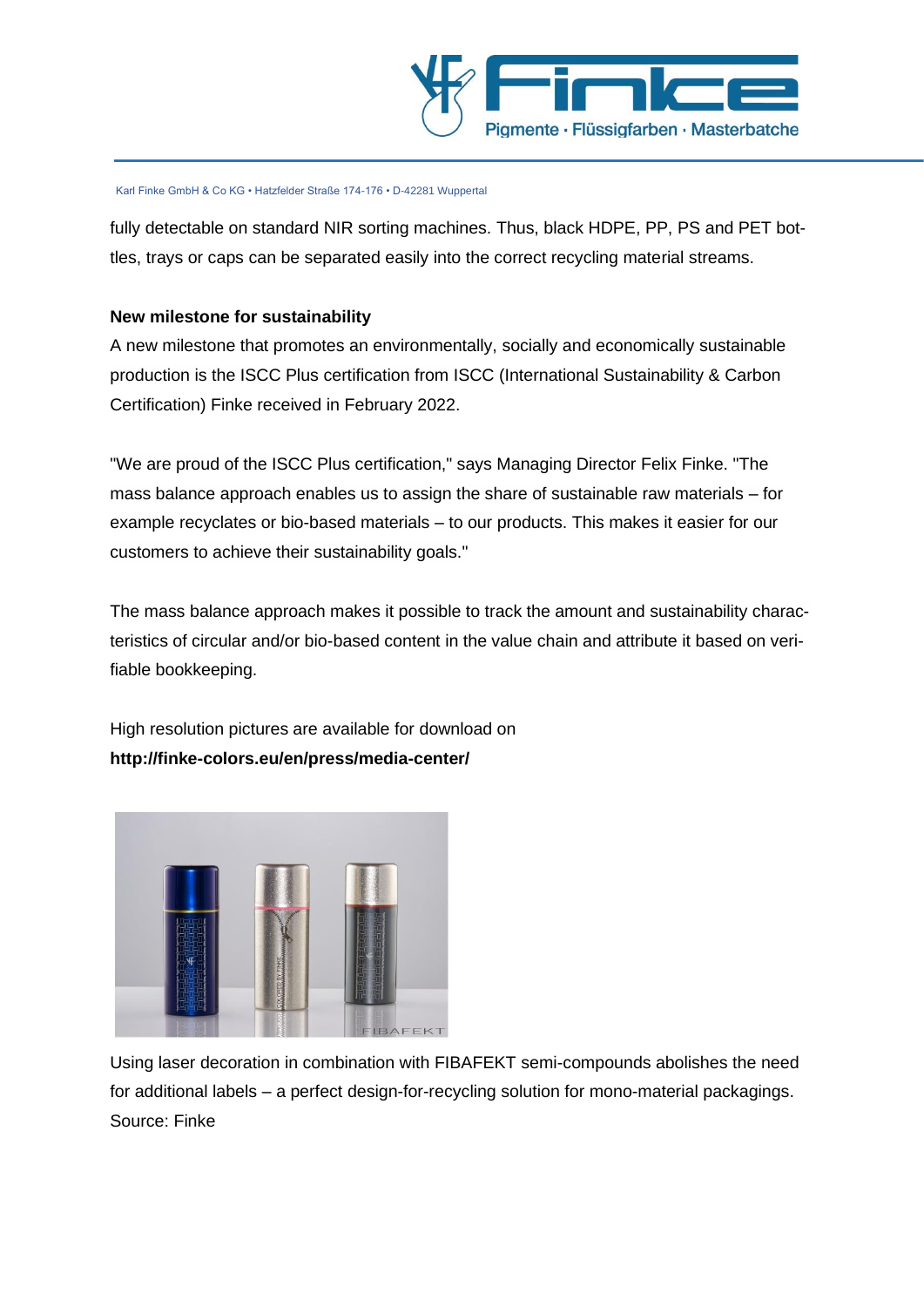



Coloring solution for products made from 100 % recyclate: recyclate based masterbatches from the FIBAREC series. Source: Finke



FIBAPLAST NIR detectable Black masterbatches for NIR-based polymer sorting and increased recyclability. Source: Finke



Finke has received ISCC Plus certification from ISCC (International Sustainability & Carbon Certification) in February 2022. Source: Finke